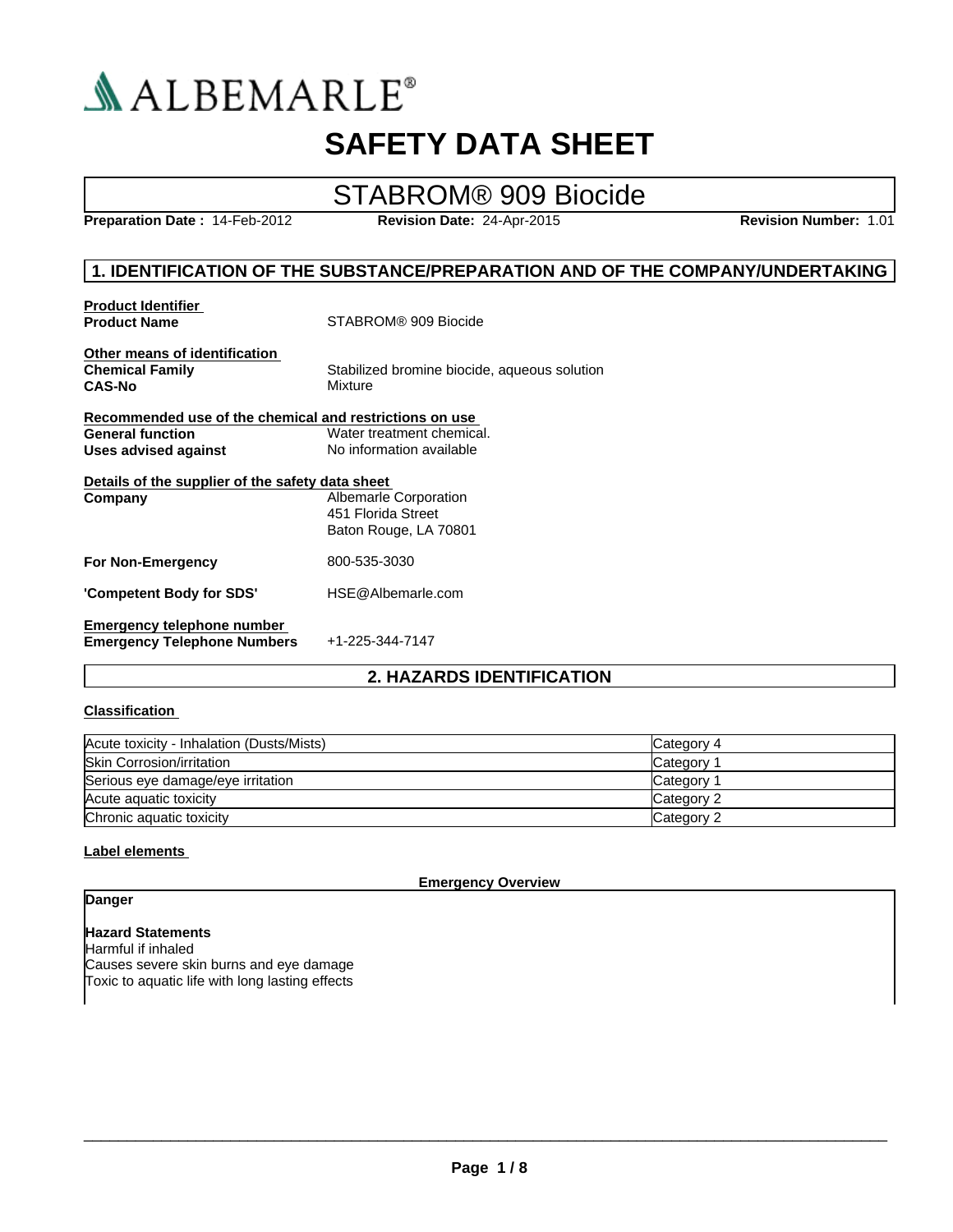

#### **Prevention**

Use only outdoors or in a well-ventilated area Do not breathe dust/fume/gas/mist/vapors/spray Wash face, hands and any exposed skin thoroughly after handling Wear protective gloves/protective clothing/eye protection/face protection Avoid release to the environment

#### **Response**

Immediately call a POISON CENTER or doctor/physician IF IN EYES: Rinse cautiously with water for several minutes. Remove contact lenses, if present and easy to do. Continue rinsing Immediately call a POISON CENTER or doctor/physician IF ON SKIN (or hair): Remove/Take off immediately all contaminated clothing. Rinse skin with water/shower Wash contaminated clothing before reuse IF INHALED: Remove victim to fresh air and keep at rest in a position comfortable for breathing Call a POISON CENTER or doctor/physician if you feel unwell Immediately call a POISON CENTER or doctor/physician IF SWALLOWED: Rinse mouth. Do NOT induce vomiting Collect spillage

**Storage**

Store locked up

#### **Disposal**

Dispose of contents/container to an approved waste disposal plant

#### **Hazards not otherwise classified (HNOC)**

Not applicable

**Other Information** 

#### **3. COMPOSITION/INFORMATION ON INGREDIENTS**

#### **Pure substance/mixture** Mixture

| Component           | <b>CAS-No</b> | Weight % |
|---------------------|---------------|----------|
| Water               | 7732-18-5     | 60       |
| Halogenated complex | Proprietary   |          |
| Sodium hydroxide    | 1310-73-2     | <20      |
| Sulfamic acid       | 5329-14-6     | <20      |

Note: The exact concentrations of the above listed chemicals are being withheld as a trade secret.

#### **4. FIRST AID MEASURES**

**First aid measures** 

**Eye contact** If in eyes, hold eye open and rinse slowly and gently with water for 15-20 minutes. Remove contact lenses, if present, after the first 5 minutes, then continue rinsing eye. Call a poison control center or doctor for treatment advice.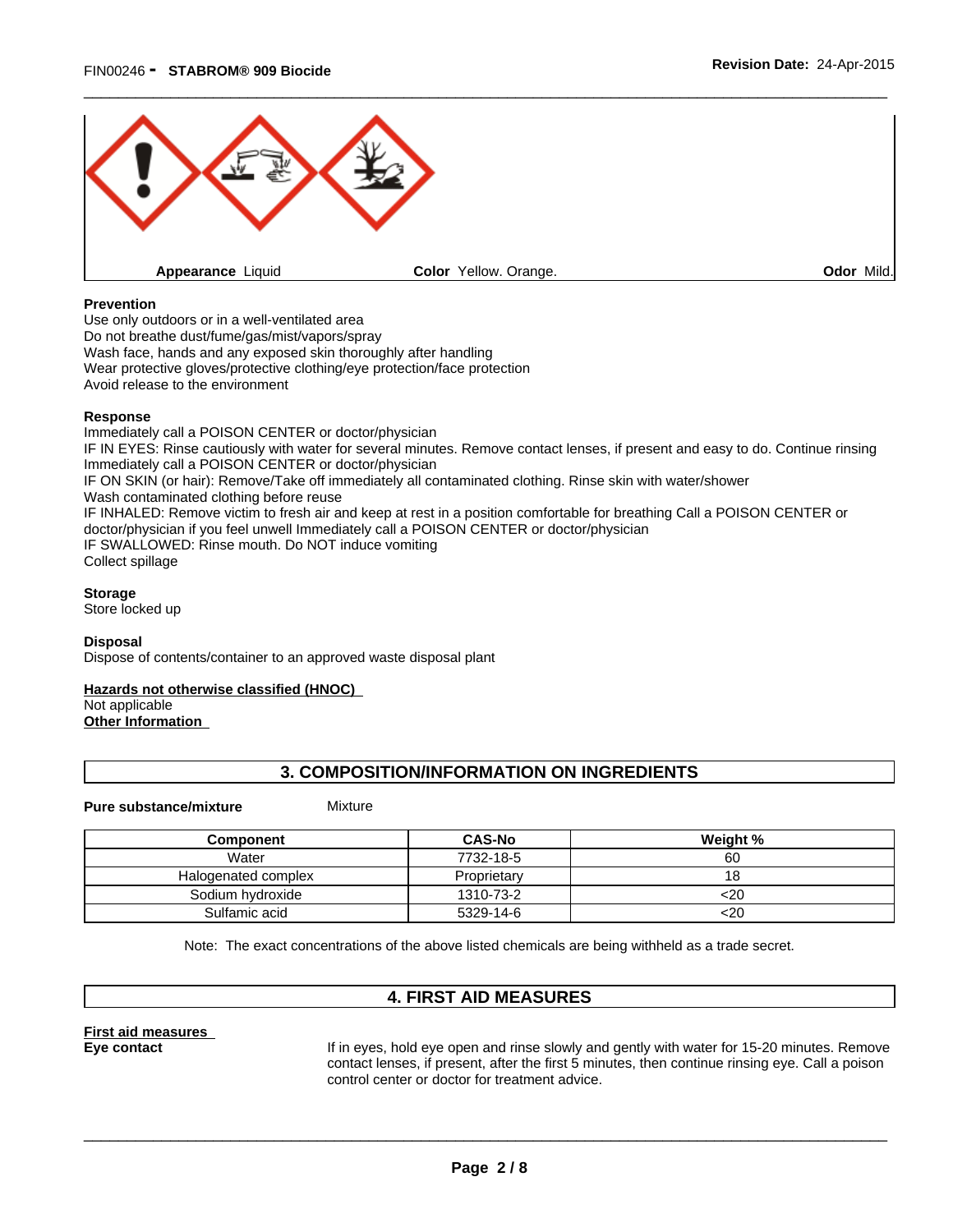| <b>Skin Contact</b>                                                                                                         | If on skin or clothing, take off contaminated clothing. Rinse skin immediately with plenty of<br>water for 15-20 minutes. Call a poison control center or doctor for treatment advice.                                                                                                                                                                               |
|-----------------------------------------------------------------------------------------------------------------------------|----------------------------------------------------------------------------------------------------------------------------------------------------------------------------------------------------------------------------------------------------------------------------------------------------------------------------------------------------------------------|
| <b>Inhalation</b>                                                                                                           | Move to fresh air.                                                                                                                                                                                                                                                                                                                                                   |
| Ingestion                                                                                                                   | If swallowed,. Call a physician or Poison Control Center immediately. Have person sip a<br>glass of water if able to swallow. Do not induce vomiting without medical advice. Never give<br>anything by mouth to an unconscious person. Probable mucosal damage may<br>contraindicate the use of gastric lavage.                                                      |
| Most important symptoms and effects, both acute and delayed                                                                 |                                                                                                                                                                                                                                                                                                                                                                      |
| <b>Symptoms</b>                                                                                                             | Causes burns.                                                                                                                                                                                                                                                                                                                                                        |
|                                                                                                                             | Indication of any immediate medical attention and special treatment needed                                                                                                                                                                                                                                                                                           |
| <b>Notes to Physician</b>                                                                                                   | Probable mucosal damage may contraindicate the use of gastric lavage.                                                                                                                                                                                                                                                                                                |
|                                                                                                                             | <b>5. FIRE-FIGHTING MEASURES</b>                                                                                                                                                                                                                                                                                                                                     |
| <b>Extinguishing media</b><br>Suitable extinguishing media                                                                  | Not required.                                                                                                                                                                                                                                                                                                                                                        |
| Unsuitable Extinguishing Media No information available.                                                                    |                                                                                                                                                                                                                                                                                                                                                                      |
| <b>Specific Hazards Arising from the Chemical</b><br>Combustion/explosion hazards No information available.                 |                                                                                                                                                                                                                                                                                                                                                                      |
| <b>Hazardous Combustion</b><br><b>Products</b>                                                                              | Bromine, Chlorine.                                                                                                                                                                                                                                                                                                                                                   |
| <b>Explosion Data</b><br>Sensitivity to mechanical impact None.                                                             |                                                                                                                                                                                                                                                                                                                                                                      |
| Sensitivity to static discharge                                                                                             | None.                                                                                                                                                                                                                                                                                                                                                                |
| <b>Protective Equipment and Precautions for Firefighters</b><br>In the event of fire and/or explosion do not breathe fumes. |                                                                                                                                                                                                                                                                                                                                                                      |
|                                                                                                                             | <b>6. ACCIDENTAL RELEASE MEASURES</b>                                                                                                                                                                                                                                                                                                                                |
| <b>Personal precautions</b>                                                                                                 | <u>Personal precautions, protective equipment and emergency procedures</u><br>Ensure adequate ventilation.                                                                                                                                                                                                                                                           |
| <b>Environmental Precautions</b><br><b>Environmental precautions</b>                                                        | Contain any spill with dikes or absorbents to prevent migration and entry into sewers or<br>streams. Large spills should be collected mechanically (remove by pumping) for disposal.<br>May require excavation of contaminated soil. Take up small spills by first diluting with water<br>and then using a dehalogenating agent such as sodium thiosulfate solution. |
| Methods and material for containment and cleaning up<br><b>Methods for Containment</b>                                      | Prevent further leakage or spillage if safe to do so.                                                                                                                                                                                                                                                                                                                |
| <b>Methods for Cleaning up</b>                                                                                              | Soak up with inert absorbent material (e.g. sand, silica gel, universal binder, sawdust)                                                                                                                                                                                                                                                                             |
|                                                                                                                             | 7. HANDLING AND STORAGE                                                                                                                                                                                                                                                                                                                                              |
| <b>Precautions for safe handling</b><br><b>Handling</b>                                                                     | Avoid contact with skin, eyes and clothing.                                                                                                                                                                                                                                                                                                                          |
| Conditions for safe storage, including any incompatibilities                                                                |                                                                                                                                                                                                                                                                                                                                                                      |
|                                                                                                                             |                                                                                                                                                                                                                                                                                                                                                                      |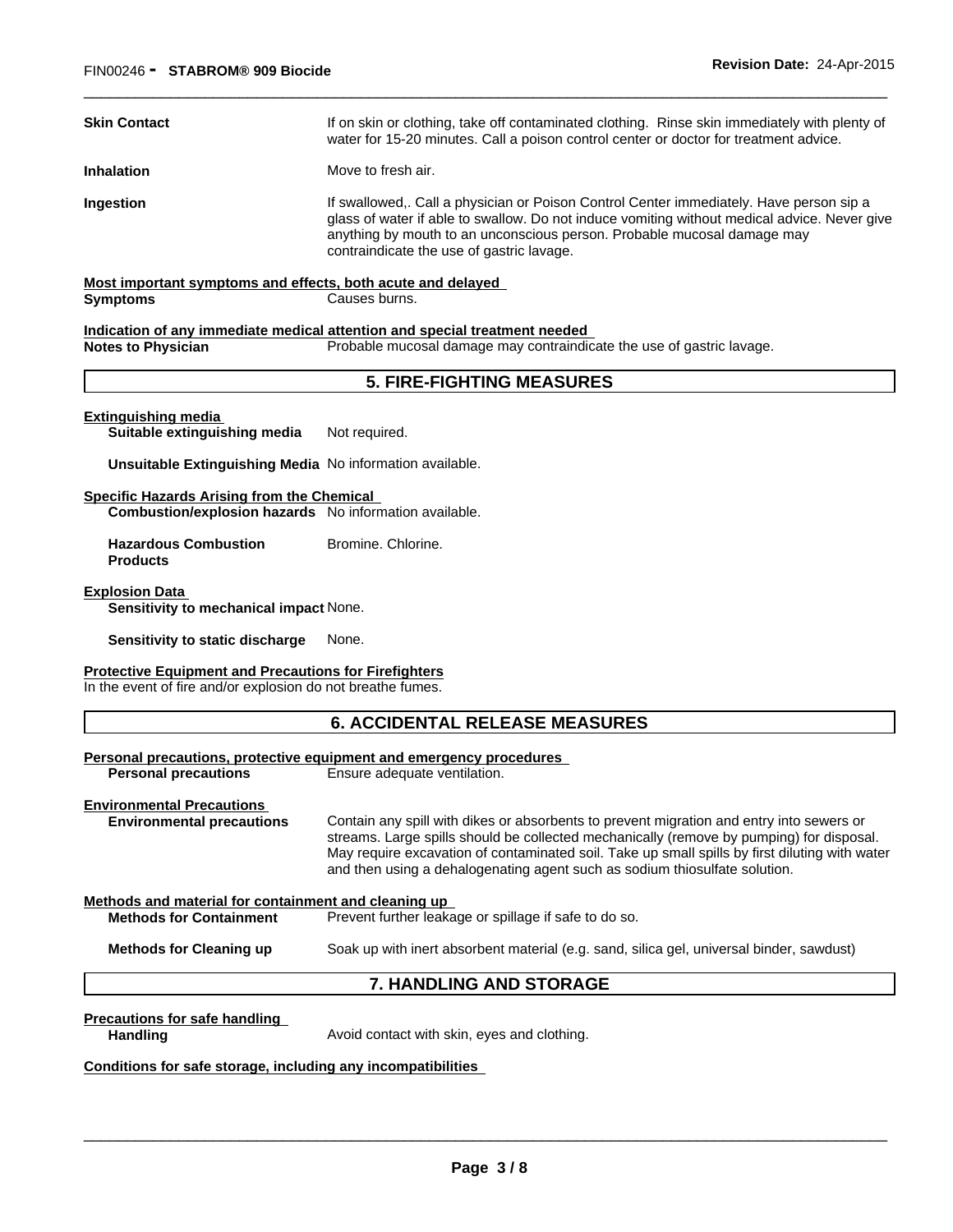| <b>Storage</b>                | Avoid freezing, excessive heat or exposure to light, especially direct<br>sunlight. If heating is necessary to prevent freezing, care must be taken to prevent<br>overheating. Precautions should be taken to ensure that the average product temperature<br>is maintained below 43 °C. Temperature monitoring is recommended. At elevated<br>temperatures, self-heating can lead to vigorous gas generation and over-pressurization of<br>storage containers if appropriate controls are not in place. Avoid exposure of this product<br>to incompatible materials/chemicals (see Stability and Reactivity section). Use of<br>incompatible materials can promote the exothermic decomposition of the product. In<br>extreme cases, this could result in vigorous gas formation and over-pressurization of the<br>storage container. STORAGE CONTAINER: Vented and opaque containers: As the<br>product ages, activity is gradually lost and pressure can build-up in the headspace<br>(nitrogen); therefore, the product should be stored in vented containers. Product should<br>also be stored in opaque containers to prevent exposure to light. To maximize product<br>shelf life, store the product in an opaque container, in a cool, dry, well-ventilated area. |
|-------------------------------|--------------------------------------------------------------------------------------------------------------------------------------------------------------------------------------------------------------------------------------------------------------------------------------------------------------------------------------------------------------------------------------------------------------------------------------------------------------------------------------------------------------------------------------------------------------------------------------------------------------------------------------------------------------------------------------------------------------------------------------------------------------------------------------------------------------------------------------------------------------------------------------------------------------------------------------------------------------------------------------------------------------------------------------------------------------------------------------------------------------------------------------------------------------------------------------------------------------------------------------------------------------------------|
| <b>Incompatible Materials</b> | This product is strongly basic and an oxidizing agent. Avoid contact with alcohols,<br>aldehydes, strong reducing agents, strong oxidizers, acids, ammonia-containing products,<br>and common metals such as steel, aluminum, iron and copper. Use of incompatible<br>materials can promote the exothermic decomposition of the product.                                                                                                                                                                                                                                                                                                                                                                                                                                                                                                                                                                                                                                                                                                                                                                                                                                                                                                                                 |

\_\_\_\_\_\_\_\_\_\_\_\_\_\_\_\_\_\_\_\_\_\_\_\_\_\_\_\_\_\_\_\_\_\_\_\_\_\_\_\_\_\_\_\_\_\_\_\_\_\_\_\_\_\_\_\_\_\_\_\_\_\_\_\_\_\_\_\_\_\_\_\_\_\_\_\_\_\_\_\_\_\_\_\_\_\_\_\_\_\_\_\_\_

#### **8. EXPOSURE CONTROLS/PERSONAL PROTECTION**

#### **Control parameters**

#### **Exposure Guidelines** .

| Component                                                       | <b>ACGIH TLV (TWA)</b>             | <b>OSHA PEL (TWA)</b> | <b>NIOSH IDLH</b>                                        |
|-----------------------------------------------------------------|------------------------------------|-----------------------|----------------------------------------------------------|
| Sodium hydroxide<br>1310-73-2                                   | Ceiling: $2 \text{ mg/m}^3$        | 2MGM3                 | IDLH: $10 \text{ mg/m}^3$<br>Ceiling: $2 \text{ mg/m}^3$ |
| <b>Other information</b>                                        | Wear suitable protective clothing. |                       |                                                          |
| Appropriate engineering controls<br><b>Engineering Controls</b> | Use only in well-ventilated areas. |                       |                                                          |

|                               | Individual protection measures, such as personal protective equipment |
|-------------------------------|-----------------------------------------------------------------------|
| <b>Eye/face Protection</b>    | Chemical goggles or face shield with safety glasses.                  |
| <b>Skin Protection</b>        | Wear protective gloves/clothing.                                      |
| <b>Respiratory protection</b> | None under normal conditions.                                         |

**General Hygiene Considerations** Handle in accordance with good industrial hygiene and safety practice.

### **9. PHYSICAL AND CHEMICAL PROPERTIES**

#### **Information on basic physical and chemical properties**

| Appearance                       | Liquid                              |  |
|----------------------------------|-------------------------------------|--|
| Color                            | Yellow. Orange.                     |  |
| Odor                             | Mild.                               |  |
| <b>Odor Threshold</b>            | No information available            |  |
| <b>Molecular Weight</b>          | No information available            |  |
| рH                               | $12.4 - 14.0$                       |  |
| Melting point/freezing point     | ca 0 $^{\circ}$ C / 32 $^{\circ}$ F |  |
| <b>Boiling Point/Range</b>       | ca 106 °C / 223 °F                  |  |
| <b>Flash Point</b>               | No data available.                  |  |
| <b>Evaporation Rate</b>          | No information available            |  |
| Flammability (solid, gas)        | No information available            |  |
| <b>Flammability Limit in Air</b> |                                     |  |
| <b>Upper flammability limit:</b> | No information available            |  |
| Lower flammability limit:        | No information available            |  |
| <b>Vapor Pressure</b>            | 19 mm Hg $(25^{\circ}C)$            |  |
|                                  |                                     |  |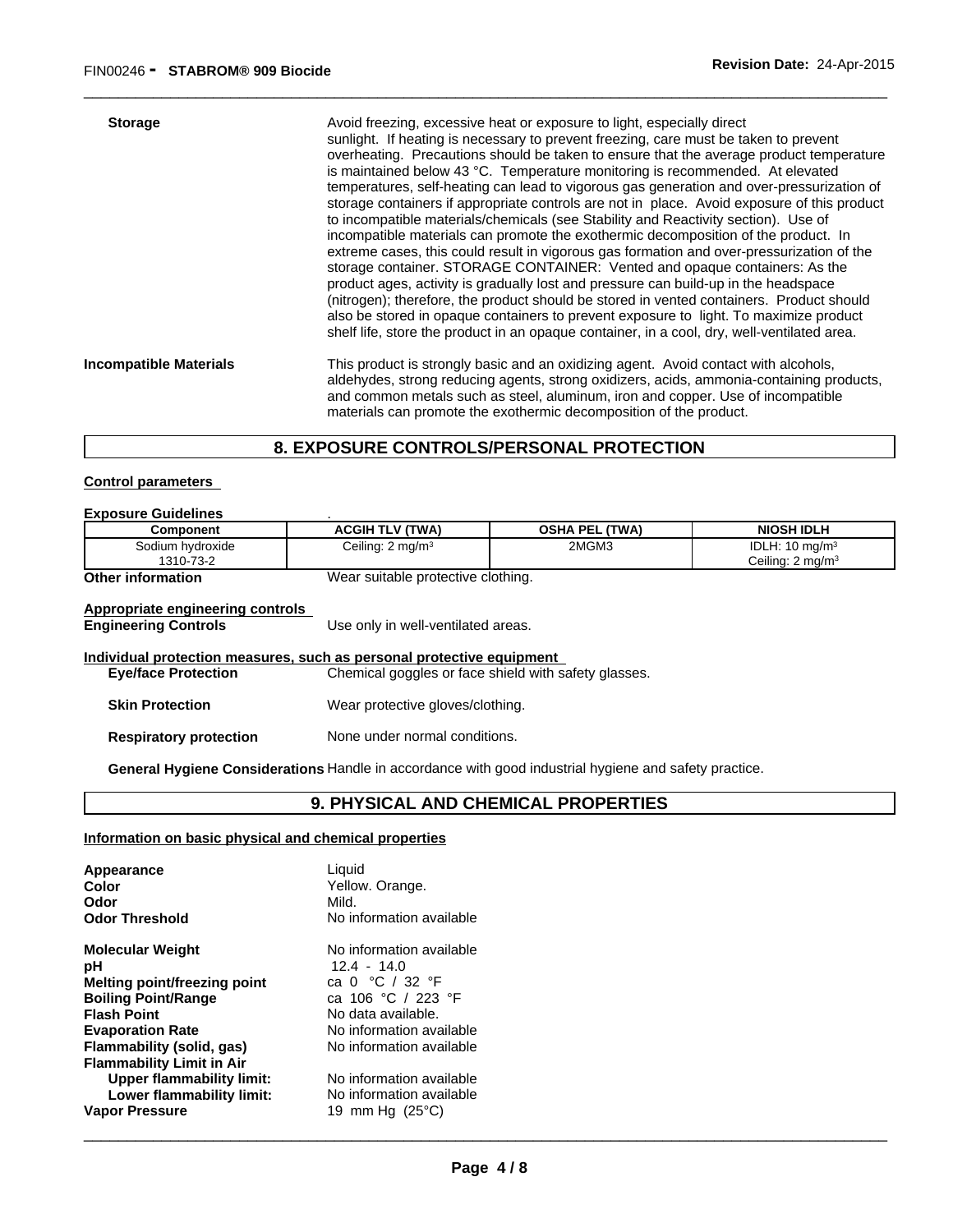| <b>Vapor Density</b><br><b>Relative density</b><br>Solubility(ies) | No information available<br>$1.29 - 1.37$ (25°C) |
|--------------------------------------------------------------------|--------------------------------------------------|
| <b>Water Solubility</b>                                            | Miscible.                                        |
| Solubility in other solvents                                       | No information available                         |
| <b>Partition coefficient</b>                                       | No data available                                |
| <b>Autoignition temperature</b>                                    | No information available                         |
| <b>Decomposition temperature</b>                                   | No information available                         |
| Viscosity, kinematic                                               | 2 cSt $(25^{\circ}C)$                            |
| <b>Dynamic viscosity</b>                                           | No information available                         |
| <b>Explosive Properties</b>                                        | None                                             |
| <b>Oxidizing Properties</b>                                        | None                                             |

### **10. STABILITY AND REACTIVITY**

\_\_\_\_\_\_\_\_\_\_\_\_\_\_\_\_\_\_\_\_\_\_\_\_\_\_\_\_\_\_\_\_\_\_\_\_\_\_\_\_\_\_\_\_\_\_\_\_\_\_\_\_\_\_\_\_\_\_\_\_\_\_\_\_\_\_\_\_\_\_\_\_\_\_\_\_\_\_\_\_\_\_\_\_\_\_\_\_\_\_\_\_\_

| <b>Reactivity Hazard</b>        | No data available                                                                                                                                                                                                                                                                                                                        |
|---------------------------------|------------------------------------------------------------------------------------------------------------------------------------------------------------------------------------------------------------------------------------------------------------------------------------------------------------------------------------------|
| <b>Stability</b>                | No information available                                                                                                                                                                                                                                                                                                                 |
| <b>Hazardous Reactions</b>      | No hazardous reaction expected under normal handling.                                                                                                                                                                                                                                                                                    |
| <b>Hazardous Polymerization</b> | None under normal processing.                                                                                                                                                                                                                                                                                                            |
| <b>Conditions to Avoid</b>      | Protect from light. Extremes of temperature and direct sunlight. Keep away from heat.<br>Freezing.                                                                                                                                                                                                                                       |
| <b>Materials to avoid</b>       | This product is strongly basic and an oxidizing agent. Avoid contact with alcohols,<br>aldehydes, strong reducing agents, strong oxidizers, acids, ammonia-containing products,<br>and common metals such as steel, aluminum, iron and copper. Use of incompatible<br>materials can promote the exothermic decomposition of the product. |

**Hazardous decomposition products** Bromine. Chlorine.

#### **11. TOXICOLOGICAL INFORMATION**

#### **Information on likely routes of exposure**

| <b>Inhalation</b>                                                                           | Not an expected route of exposure.                                                                               |
|---------------------------------------------------------------------------------------------|------------------------------------------------------------------------------------------------------------------|
| Eye contact                                                                                 | Causes severe burns.                                                                                             |
| <b>Skin Contact</b>                                                                         | Causes severe burns.                                                                                             |
| Ingestion                                                                                   | Not expected to be acutely toxic.                                                                                |
| <b>Potential Health Effects</b><br><b>Acute Effects</b><br><b>Skin Corrosion/irritation</b> | Data obtained from tests on used product: Skin irritation. (rabbit). (4 hr): Corrosive to skin.<br>Causes burns. |
| Serious eye damage/eye irritation                                                           | Corrosive. Risk of serious damage to eyes.                                                                       |
| <b>Respiratory irritation:</b>                                                              | Not irritating.                                                                                                  |
| <b>Sensitization</b>                                                                        | Data obtained from tests on used product: Buehler Test. (guinea pig): Not sensitizing.                           |
| <b>Chronic Effects</b><br><b>Mutagenic Effects</b>                                          | No information available.                                                                                        |
| Carcinogenicity                                                                             | There are no known carcinogenic chemicals in this product.                                                       |
|                                                                                             |                                                                                                                  |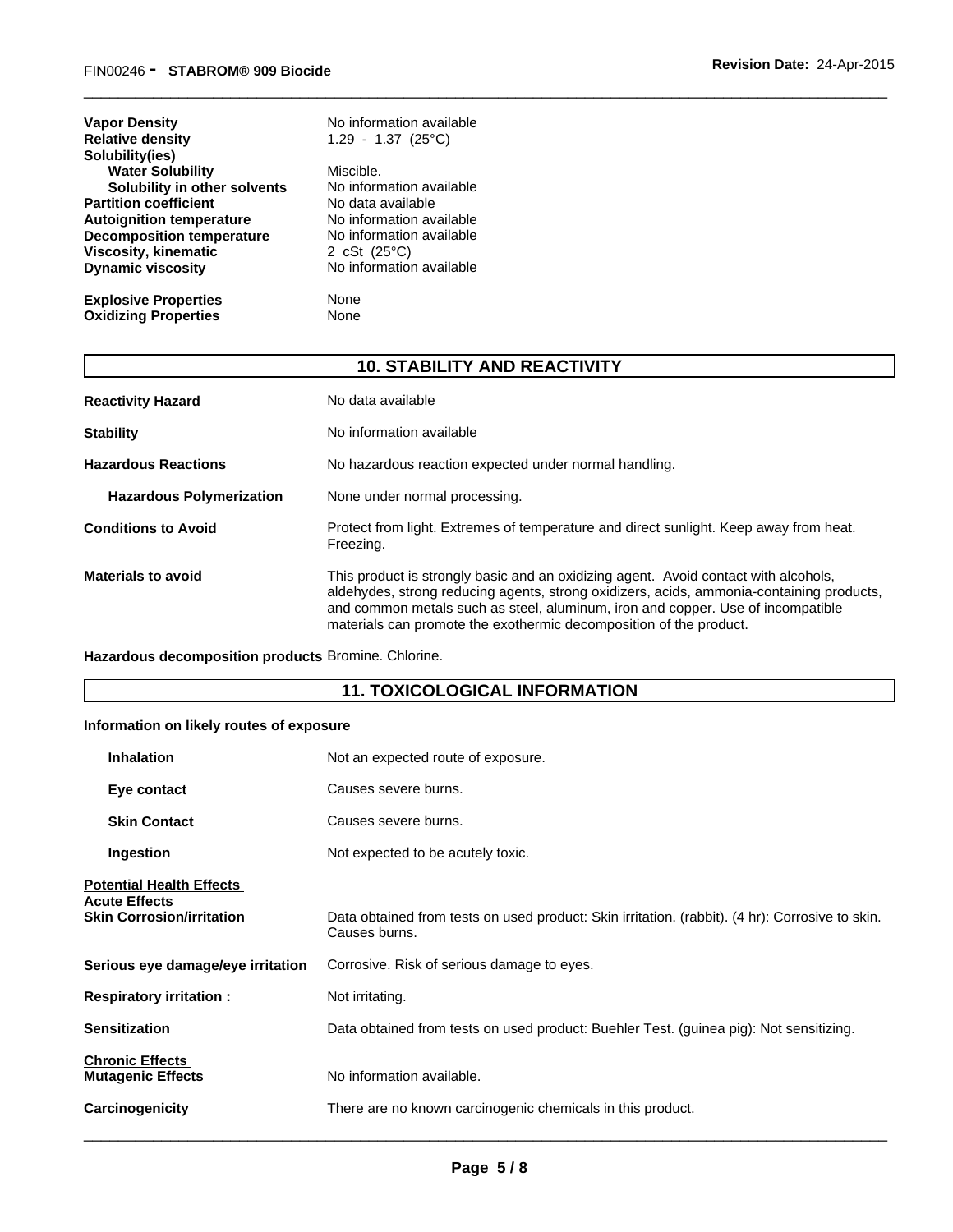#### FIN00246 **- STABROM® <sup>909</sup> Biocide Revision Date:** 24-Apr-2015

| Component                                                                                                                                                                                                                                                                                               | <b>CAS-No</b>                                                       | <b>ACGIH</b><br><b>Carcinogens</b>                                                                                                             | <b>IARC</b> | <b>NTP</b> | <b>OSHA</b><br><b>Carcinogens</b> |  |  |
|---------------------------------------------------------------------------------------------------------------------------------------------------------------------------------------------------------------------------------------------------------------------------------------------------------|---------------------------------------------------------------------|------------------------------------------------------------------------------------------------------------------------------------------------|-------------|------------|-----------------------------------|--|--|
| Water                                                                                                                                                                                                                                                                                                   | 7732-18-5                                                           |                                                                                                                                                |             |            |                                   |  |  |
| Halogenated complex                                                                                                                                                                                                                                                                                     | Proprietary                                                         |                                                                                                                                                |             |            |                                   |  |  |
| Sodium hydroxide                                                                                                                                                                                                                                                                                        | 1310-73-2                                                           |                                                                                                                                                |             |            |                                   |  |  |
| Sulfamic acid                                                                                                                                                                                                                                                                                           | 5329-14-6                                                           | ٠                                                                                                                                              |             |            | ٠                                 |  |  |
| <b>Reproductive Effects</b>                                                                                                                                                                                                                                                                             | No information available.                                           |                                                                                                                                                |             |            |                                   |  |  |
| <b>STOT - single exposure</b>                                                                                                                                                                                                                                                                           |                                                                     | No information available.                                                                                                                      |             |            |                                   |  |  |
| <b>STOT - repeated exposure</b>                                                                                                                                                                                                                                                                         | No information available.                                           |                                                                                                                                                |             |            |                                   |  |  |
| <b>Chronic Effects</b>                                                                                                                                                                                                                                                                                  | None known                                                          |                                                                                                                                                |             |            |                                   |  |  |
| <b>Aspiration hazard</b>                                                                                                                                                                                                                                                                                |                                                                     | No information available.                                                                                                                      |             |            |                                   |  |  |
| <b>Numerical measures of toxicity</b><br><b>Product Information</b><br>The following values are calculated based on chapter 3.1 of the GHS document.<br><b>ATEmix (oral)</b><br><b>ATEmix (dermal)</b><br>ATEmix (inhalation-dust/mist)<br>LD50 Oral:<br><b>LD50 Dermal:</b><br><b>Inhalation LC50:</b> | No information available<br>9667 mg/kg<br>14362 mg/kg<br>4.5 $mg/L$ | Rat Oral LD50: 2491 mg/kg<br>Rat Dermal LD50: > 2000 mg/kg<br>LC50/inhalation/4h/rat : > 2.09 mg/L (aerosol) Highest achievable concentration. |             |            |                                   |  |  |

\_\_\_\_\_\_\_\_\_\_\_\_\_\_\_\_\_\_\_\_\_\_\_\_\_\_\_\_\_\_\_\_\_\_\_\_\_\_\_\_\_\_\_\_\_\_\_\_\_\_\_\_\_\_\_\_\_\_\_\_\_\_\_\_\_\_\_\_\_\_\_\_\_\_\_\_\_\_\_\_\_\_\_\_\_\_\_\_\_\_\_\_\_

| <b>Component Information</b> | No information available |              |
|------------------------------|--------------------------|--------------|
| $\cdots$                     | <b>Det Ovel LDEA.</b>    | Dekkit Desse |

| Component                    | Rat Oral LD50: | <b>Rabbit Dermal LD50:</b> | <b>Rat Inhalation LC50:</b> |
|------------------------------|----------------|----------------------------|-----------------------------|
| Sodium hydroxide             |                | 1350 mg/kg                 |                             |
| 1310-73-2                    |                |                            |                             |
| Sulfamic acid<br>  5329-14-6 | 1450 mg/kg     |                            |                             |

#### **12. ECOLOGICAL INFORMATION**

#### **Ecotoxicity**

Toxic to aquatic life with long lasting effects

LC50/96h/fish: 3.8 mg whole material/L ( Bluegill sunfish ) EC50/48h/Daphnia : 4.8 mg whole material/L ( Waterflea Daphnia magna ) IC50/96-hour: 2.6 mg whole material/L ( Unicellular Green Alga, Selenastrum capricornutum )

| Component                           | <b>Freshwater Algae</b><br>EC50/72h: | <b>Freshwater Fish LC50/96h</b> | Water Flea EC50/48h: |
|-------------------------------------|--------------------------------------|---------------------------------|----------------------|
| Sodium hydroxide (CAS #: 1310-73-2) |                                      | 189 ma/L                        |                      |
| Sulfamic acid (CAS #: 5329-14-6)    |                                      | 14.2 mg/l                       |                      |

**Persistence/Degradability** No information available. **Bioaccumulation/ Accumulation** No information available. **Mobility in Environmental Media** No information available. **Other adverse effects** No information available

# Other adverse effects<br>
No information available<br>
13. DISPOSAL CONSIDERATIONS<br>
Waste treatment methods **13. DISPOSAL CONSIDERATIONS**

#### **Waste treatment methods**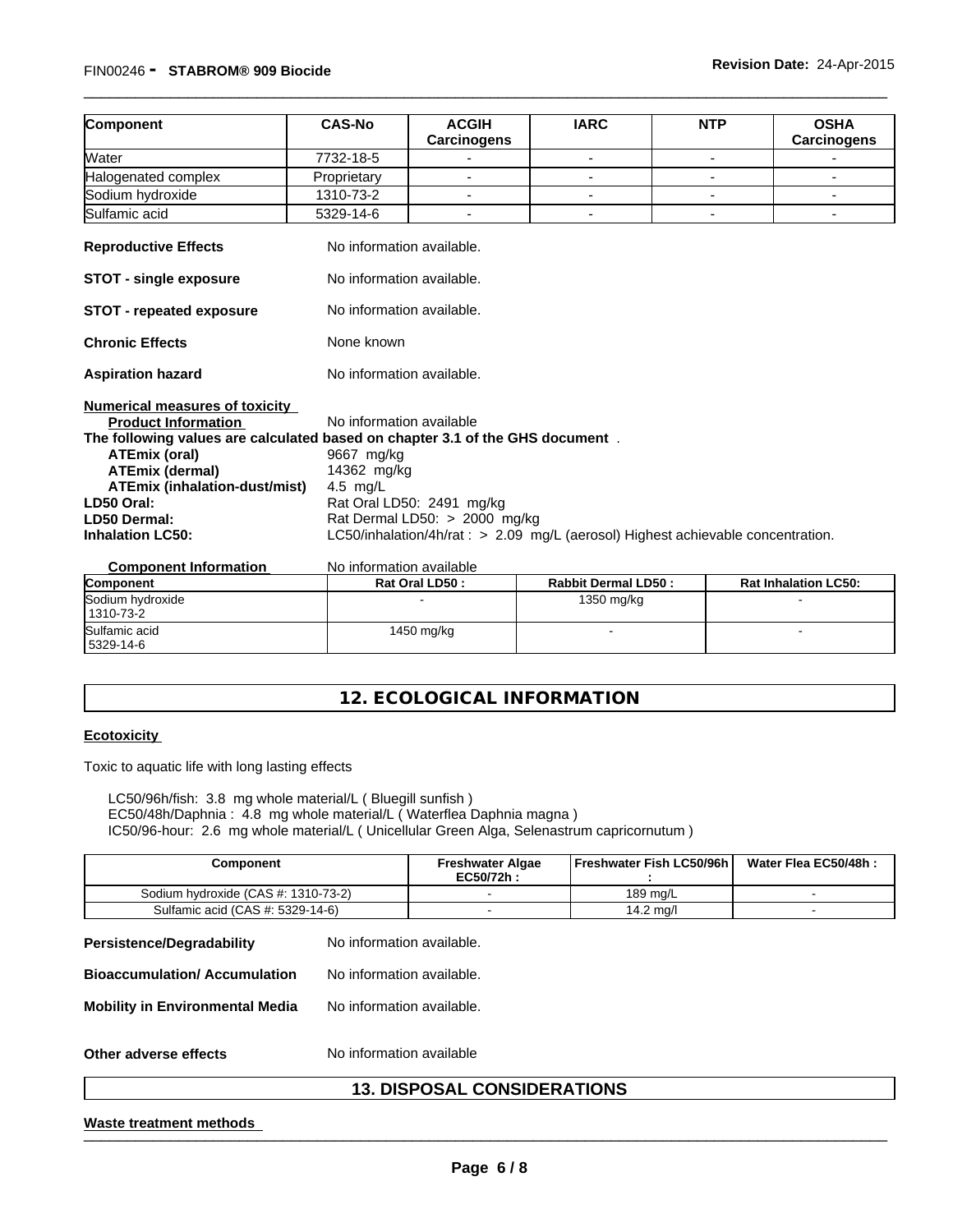**Waste Disposal Method** Dispose in a safe manner in accordance with local/national regulations.

\_\_\_\_\_\_\_\_\_\_\_\_\_\_\_\_\_\_\_\_\_\_\_\_\_\_\_\_\_\_\_\_\_\_\_\_\_\_\_\_\_\_\_\_\_\_\_\_\_\_\_\_\_\_\_\_\_\_\_\_\_\_\_\_\_\_\_\_\_\_\_\_\_\_\_\_\_\_\_\_\_\_\_\_\_\_\_\_\_\_\_\_\_

**Contaminated Packaging Do not reuse container.** 

#### **14. TRANSPORT INFORMATION**

| <b>DOT</b>                       |                                                                                                       |
|----------------------------------|-------------------------------------------------------------------------------------------------------|
| <b>Proper Shipping Name</b>      | Corrosive Liquids, Basic, Inorganic, N.O.S. (Halogenated Complex, Sodium Hydroxide)                   |
| <b>Hazard Class</b>              | 8                                                                                                     |
| UN No.                           | 3266                                                                                                  |
| <b>Packing Group</b>             | Ш                                                                                                     |
| <b>Description</b>               | UN 3266 Corrosive liquid, Basic, Inorganic, N.O.S. (Halogenated complex, Sodium<br>hydroxide), 8, III |
| <b>IMDG/IMO</b>                  |                                                                                                       |
| <b>IMO Class</b>                 | 8                                                                                                     |
| <b>Packing Group</b>             | Ш                                                                                                     |
| UN-No                            | 3266                                                                                                  |
| <b>IMO Labelling and Marking</b> |                                                                                                       |
| <b>Proper Shipping Name</b>      | Corrosive liquid, Basic, Inorganic, N.O.S. (Halogenated complex, Sodium hydroxide)                    |
| <b>EmS</b>                       | $F-A, S-B$                                                                                            |
| <b>Marpol - Annex II</b>         | Not determined                                                                                        |
| <b>Marpol - Annex III</b>        | Unregulated                                                                                           |
| <b>Transport Description</b>     | UN 3266 Corrosive liquid, Basic, Inorganic, N.O.S. (Halogenated complex, Sodium<br>hydroxide), 8, III |
| <b>IATA/ICAO</b>                 |                                                                                                       |
| <b>IATA/ICAO Class</b>           | 8                                                                                                     |
| <b>Packing Group</b>             | Ш                                                                                                     |
| <b>UN-No</b>                     | 3266                                                                                                  |
| IATA/ICAO Labelling/Marking      |                                                                                                       |
| <b>Passenger Aircraft</b>        | Forbidden (Product is shipped in containers with vented caps)                                         |
| <b>Cargo aircraft only</b>       | Forbidden (Product is shipped in containers with vented caps)                                         |
| Proper shipping name             | Corrosive liquid, Basic, Inorganic, N.O.S. (Halogenated complex, Sodium hydroxide)                    |
| <b>Transport Description</b>     | UN 3266 Corrosive liquid, Basic, Inorganic, N.O.S. (Halogenated complex, Sodium<br>hydroxide), 8, III |

|                                  |             | э.         | <b>REGULA</b> |             | <b>LATORY INFORMATION</b> |             |             |              |              |              |
|----------------------------------|-------------|------------|---------------|-------------|---------------------------|-------------|-------------|--------------|--------------|--------------|
| <b>International Inventories</b> | <b>TSCA</b> | <b>DSL</b> | <b>NDSL</b>   | <b>AICS</b> | <b>EINECS ELINCS</b>      | <b>ENCS</b> | <b>KECL</b> | <b>PICCS</b> | <b>IECSC</b> | <b>NZIoC</b> |
| STABROM® 909 Biocide             |             |            |               |             |                           |             |             |              |              |              |

**TSCA Statement** THIS MATERIAL IS EXEMPT FROM THE TOXIC SUBSTANCES CONTROL ACT (15 USC 2601-2629)

#### **SARA 313**

Section 313 of Title III of the Superfund Amendments and Reauthorization Act of 1986 (SARA). This product does not contain any chemicals which are subject to the reporting requirements of the Act and Title 40 of the Code of Federal Regulations, Part 372.

#### **SARA 311/312 Hazardous Categorization**

| <b>Acute Health Hazard</b>               | Yes |
|------------------------------------------|-----|
| <b>Chronic Health Hazard</b>             | No  |
| <b>Fire Hazard</b>                       | N٥  |
| <b>Sudden Release of Pressure Hazard</b> | N٥  |
| <b>Reactive Hazard</b>                   | N٥  |

#### **Reportable and Threshold Planning Quantities**

The following components have RQs and/or TPQs under SARA and/or CERCLA

| <b>RC</b><br>302 RQ. lbs<br>lbs<br>SARA 302 TPQ.<br>ار ا<br>SARA<br>Component<br>וש ו<br>ul |
|---------------------------------------------------------------------------------------------|
|---------------------------------------------------------------------------------------------|